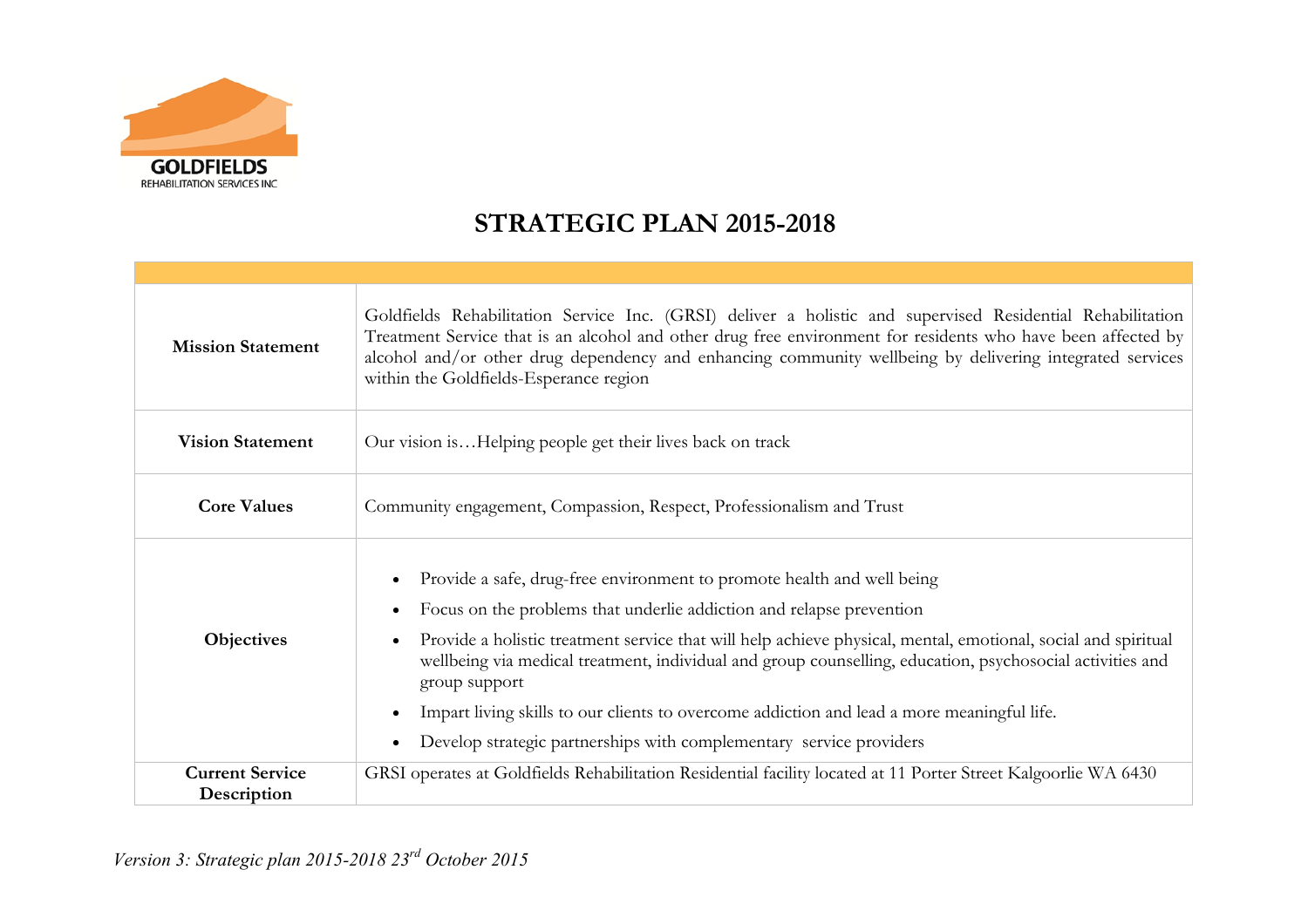

| Goldfields Rehabilitation Services Inc. delivers the following program:                                                                                                                                                                                                                                                                                                                                                                                                                                                                                                                                         |
|-----------------------------------------------------------------------------------------------------------------------------------------------------------------------------------------------------------------------------------------------------------------------------------------------------------------------------------------------------------------------------------------------------------------------------------------------------------------------------------------------------------------------------------------------------------------------------------------------------------------|
| 15-week residential alcohol and drug rehabilitation treatment program<br>$\bullet$                                                                                                                                                                                                                                                                                                                                                                                                                                                                                                                              |
| Transitional housing and accommodation support program up to 12 months stay<br>$\bullet$                                                                                                                                                                                                                                                                                                                                                                                                                                                                                                                        |
| Sexual Assault Counseling and support service located at 7 Porter Street Kalgoorlie<br>$\bullet$                                                                                                                                                                                                                                                                                                                                                                                                                                                                                                                |
| Sexual Assault 24/7 crisis intervention<br>$\bullet$                                                                                                                                                                                                                                                                                                                                                                                                                                                                                                                                                            |
| Cannabis Intervention Sessions                                                                                                                                                                                                                                                                                                                                                                                                                                                                                                                                                                                  |
| Building self esteem for women affected with alcohol and drug abuse/misuse<br>$\bullet$                                                                                                                                                                                                                                                                                                                                                                                                                                                                                                                         |
| Residential Treatment Program is provided 24 hours a day, 7 days a week supervised, drug-free residential<br>environment that supports clients in getting their lives back on track. It is based on the principle that is free of<br>non-prescribed drugs, total abstinence from drug and alcohol while in the program and provides an appropriate<br>environment in which to address the underlying causes of dependence.<br>Detoxification is a requirement to be admitted in the program.<br>GRSI provide treatment and support services to people and their families with alcohol and drug issue, including |
| but not limited to:<br>Adults 18 years old and above, male and female                                                                                                                                                                                                                                                                                                                                                                                                                                                                                                                                           |
| Parents and families<br>$\bullet$<br>Indigenous people and their communities<br>٠<br>People with co-occurring mental health and alcohol and drug problems<br>٠<br>Culturally and linguistically diverse populations as appropriate to the region<br>$\bullet$                                                                                                                                                                                                                                                                                                                                                   |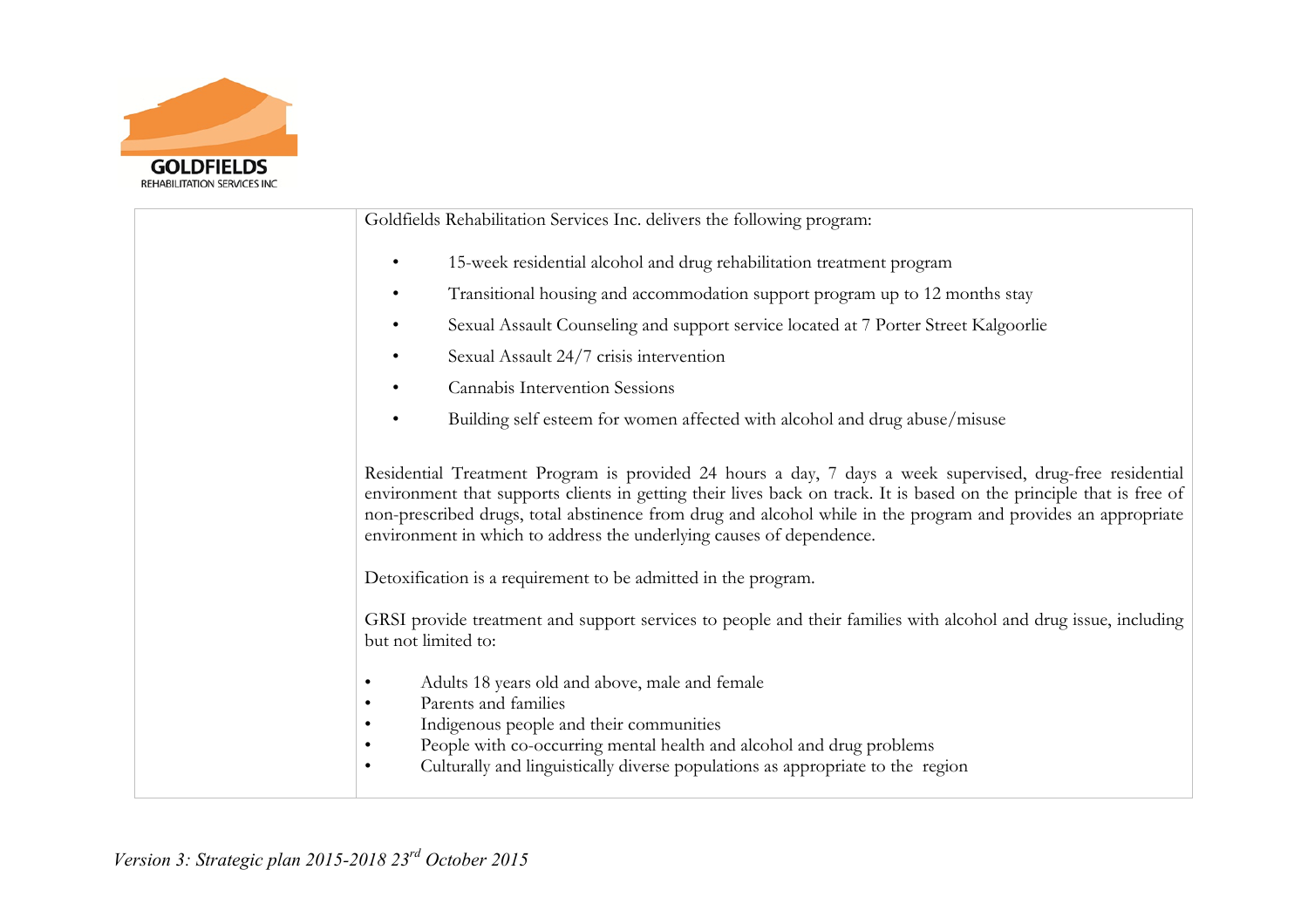

|                   | 1. Develop integrated service model that provides an evidence based holistic treat program for full recovery<br>of our clients                                                            |
|-------------------|-------------------------------------------------------------------------------------------------------------------------------------------------------------------------------------------|
|                   | 2. Increase access and opportunities for treatment by ensuring comprehensive, coordinated system of<br>support with the health care system                                                |
|                   | Improve the quality of services provided to individuals who are affected with alcohol and other drugs<br>3.<br>related harm                                                               |
| <b>Strategies</b> | 4. Establish and maintain key partnerships with local, regional and state-wide stakeholders to successfully<br>achieve objectives of the organisation                                     |
|                   | Recruit and maintain the highest level of expertise available and implement best practice workforce<br>5.<br>development and training program to optimise outcomes                        |
|                   | 6. To work alongside locally established services that work with marginalised Indigenous groups in order to<br>increase the likelihood that the indigenous communities access the service |
|                   | Continue whole of community engagement process to ensure culturally appropriate service<br>7.                                                                                             |
|                   | 8. Pursue opportunities to expand service to achieve organisation's mission                                                                                                               |
|                   |                                                                                                                                                                                           |
|                   |                                                                                                                                                                                           |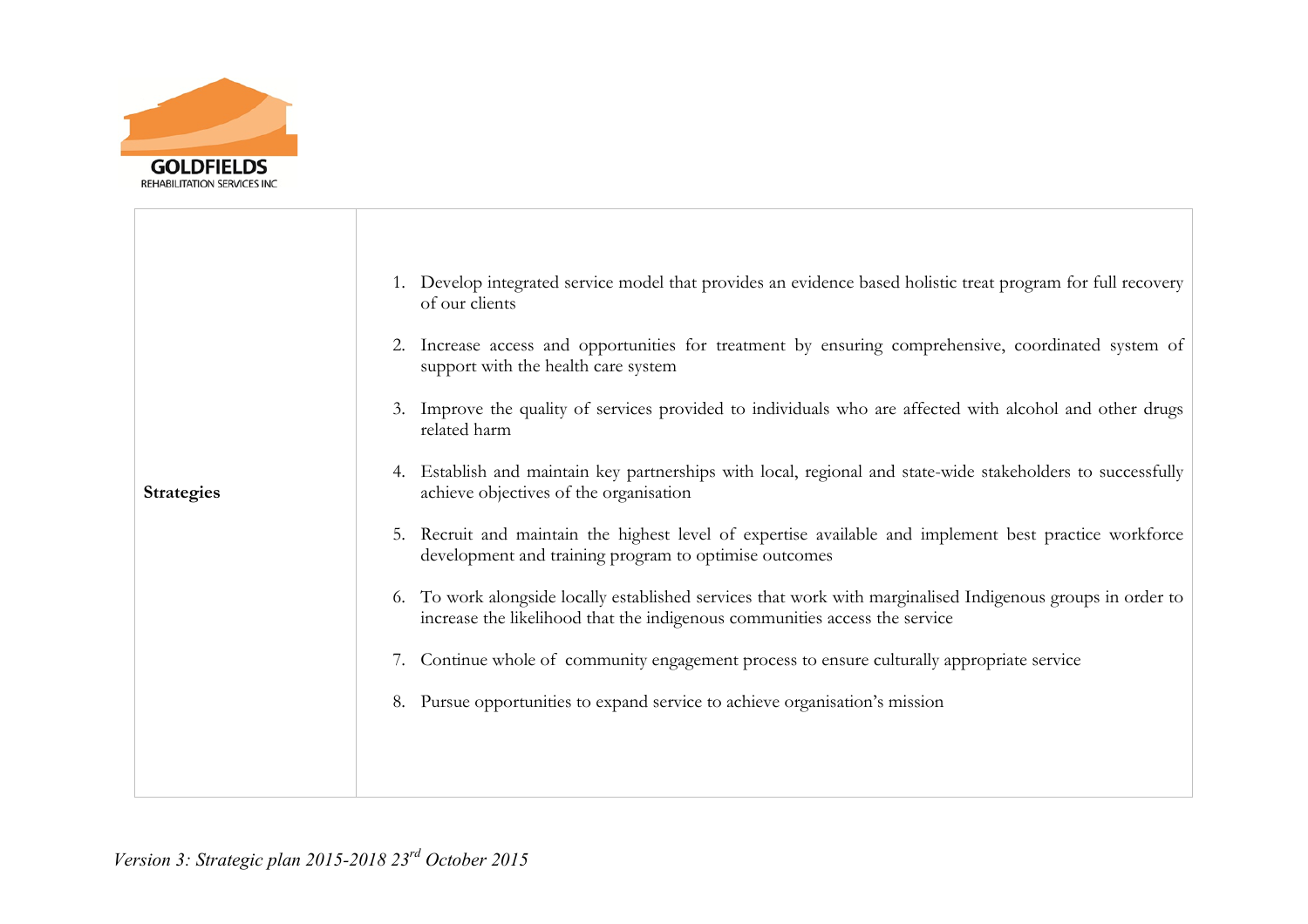

| Goldfields Rehabilitation Services Inc. has the following overarching strategies in place:<br>" "No wrong door" approach<br>"One stop shop"<br>24/7 Referral processes<br>Establish engagement and community consultation to identify need and vulnerability<br>Community education/information, engagement through "yarning"<br>ш<br>Consistent Clinical Supervision for staff<br>ш<br>Cultural awareness training<br>п<br><b>Overarching strategies</b><br>Actively involved in Strong Families initiative<br>٠<br>Strong collaboration and coordination with agencies and community members<br>Recovery Approach and Trauma informed practice<br>п | Interagency and Intra Case Management model in response to complex and vulnerable client need |
|-------------------------------------------------------------------------------------------------------------------------------------------------------------------------------------------------------------------------------------------------------------------------------------------------------------------------------------------------------------------------------------------------------------------------------------------------------------------------------------------------------------------------------------------------------------------------------------------------------------------------------------------------------|-----------------------------------------------------------------------------------------------|
|-------------------------------------------------------------------------------------------------------------------------------------------------------------------------------------------------------------------------------------------------------------------------------------------------------------------------------------------------------------------------------------------------------------------------------------------------------------------------------------------------------------------------------------------------------------------------------------------------------------------------------------------------------|-----------------------------------------------------------------------------------------------|